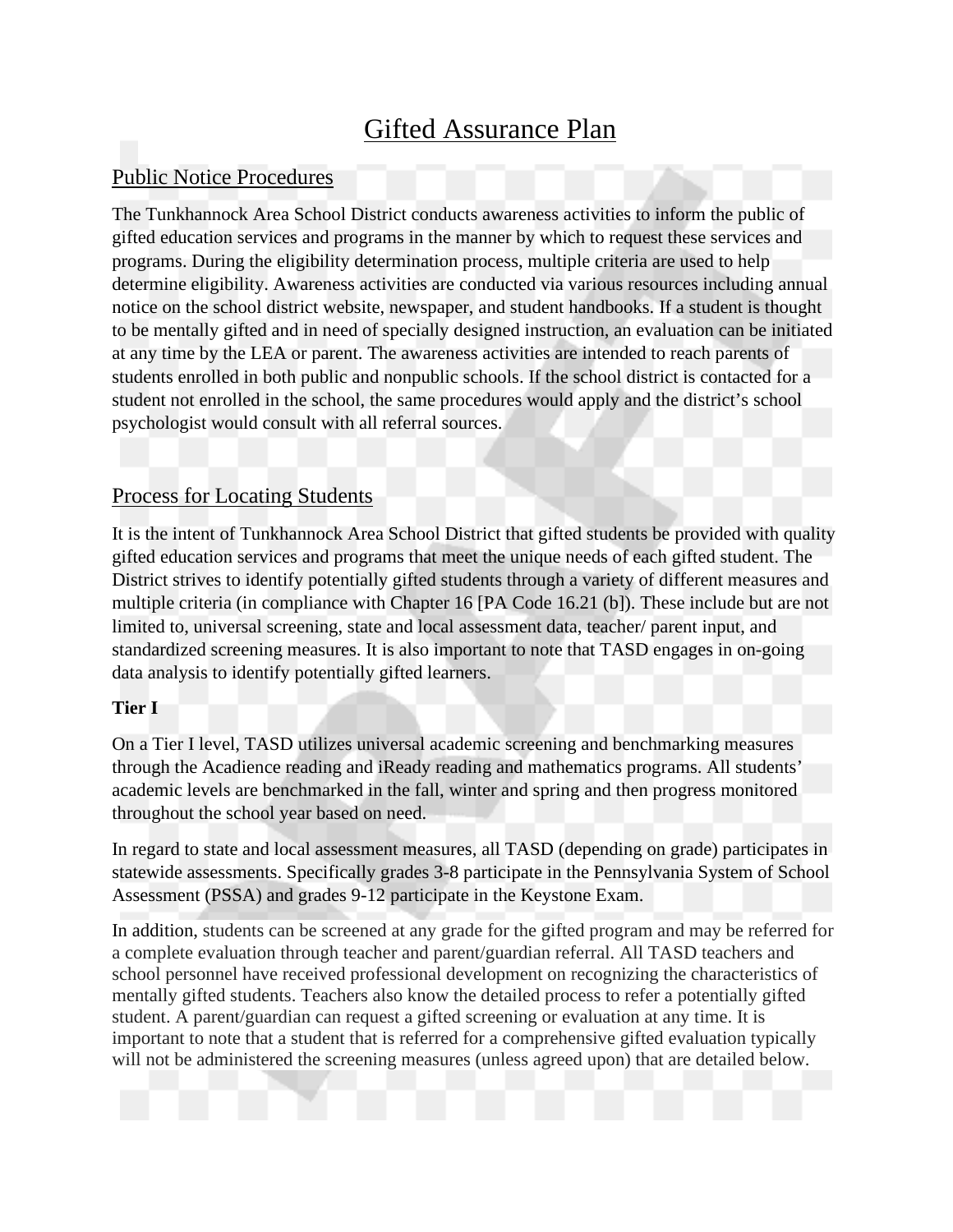*Each student's Tier I data (specified in detail above) is analyzed to determine their potential gifted status. If a student is thought to be gifted a referral to Tier II identification is made.*

#### **Tier II**

If a TASD student is referred for Tier II identification, the child's classroom teacher and guidance counselor collaborate with the child's parent/guardian to complete a variety of standardized screening measures. There are no timelines identified in the Chapter 16 Regulations governing the screening process for a gifted evaluation. It should be noted that prior to administration a permission to complete screening is sent home to the child's parent/guardian.

These screening measures include:

- 1. Kaufman Brief Intelligence Test (K- BIT) 2nd Edition administered by the School Counselor/Gifted Education Coordinator.
- 2. Local assessments are considered (i.e., grades, Acadience data, PSSA/iReady/Keystone)
- 3. Chuska Acquisition and Retention scales (input obtained from teacher)

Data obtained from these measures is analyzed by the child's multidisciplinary team which can include the parent/guardian, teacher, school counselor, school psychologist, LEA, and any other school personnel involved in the child's academics. Based on the screening measures, if the student is thought to be in need of specially designed instruction/ gifted programming a permission to evaluate is sent home.

## **Tier III**

A student thought to require specially designed instruction under Chapter 16, receives a multidisciplinary gifted evaluation (compliant with state regulations), and to be completed by the gifted multidisciplinary evaluation team which includes the school psychologist. Mentally giftedness is defined in the Pennsylvania Gifted Education Guidelines (2014) as "*outstanding intellectual and creative ability, the development of which requires specially designed programs or support services, or both, not ordinarily provided in the regular education program."*

The following eligibility criteria (in accordance with Chapter 16 regulations) are considered when determining a student's gifted status (and upon receiving written consent through the permission to evaluate from parent/guardian):

- 1. A student may be eligible for gifted education if he/she has an IQ of 130 or higher and other factors listed below that indicate gifted ability when multiple criteria set forth in the department guidelines indicate gifted abilities.
- 2. Standardized achievement test scores (1 year or more above grade achievement level for the normal age group in one or more subjects as measured by nationally normed and validated achievement tests.)
- 3. An observed or measured rate of acquisition and retention of new academic content or skills that reflects gifted eligibility (eg: Chuska Acquisition and Retention Scale)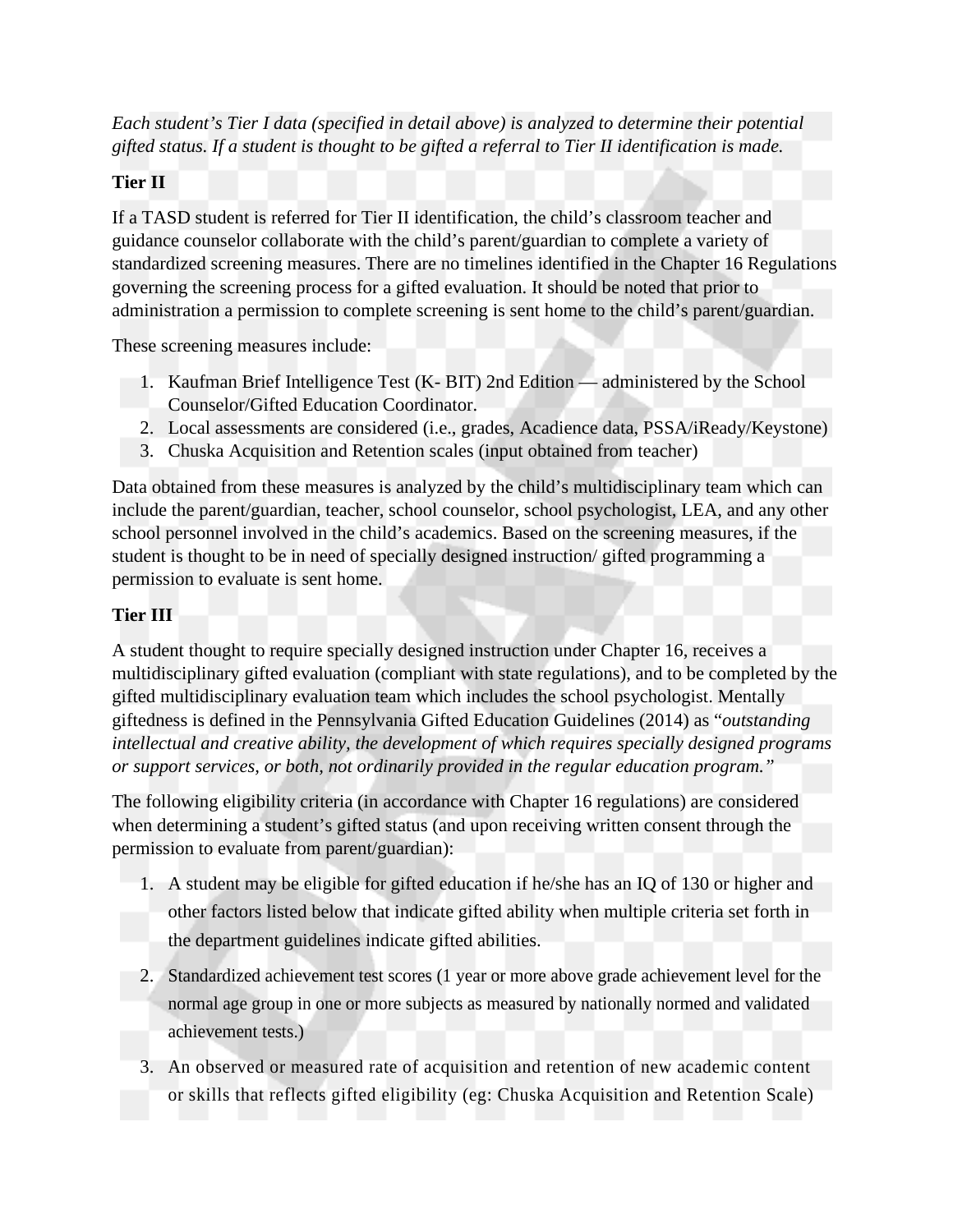- 4. Demonstrated achievement including performance or expertise in one or more academic areas that demonstrates a high level of accomplishment and consideration of screening measures taken (i.e., universal screening, state and local assessment data, teacher/ parent input, and standardized screening measures)
- 5. Early skill development (i.e., higher level thinking skills, learning strengths, academic creativity, leadership skills, communication, skills, technology expertise, foreign language aptitude)
- 6. Documented evidence that intervening factors are masking gifted ability.

The multi-disciplinary team will make recommendations as to whether the student is gifted and in need of specially designed instruction. The TASD team will base educational placement decisions on the gifted student's needs in accordance with Chapter 16 regulations.

## Procedures for Determining Eligibility

TASD strives to identify potentially gifted students through a variety of different measures and multiple criteria (in compliance with Chapter 16 [PA Code 16.21 (b]). These include but are not limited to, universal screening, state and local assessment data, teacher/parent input, and standardized screening measures. *See above for more detailed information regarding specifics of tier I and tier II screening process.* 

A student thought to require specially designed instruction under Chapter 16, receives a multidisciplinary gifted evaluation (compliant with state and federal law), to be completed by the TASD gifted multidisciplinary evaluation team which includes the school psychologist. It is also important to note, a child's parent/guardian can make a verbal or written referral for a gifted evaluation at any time. All TASD teachers and school personnel have received professional development on the characteristics of mentally gifted students. Teachers also know the process to refer a potentially gifted student.

The following eligibility criteria (in accordance with Chapter 16 regulations) are considered when determining a student's gifted status:

- 1. Standardized individually administered cognitive assessment (WJ-IV, WISC-V, KABC-II, WAIS, or other; as determined by the school psychologist based on child's unique needs)
- 2. Standardized individually administered academic achievement assessment (KTEA-3, WIAT-4, Woodcock Johnson IV, or other; as determined by the school psychologist based on child's unique needs)
- 3. Chuska Acquisition and Retention Scales is indicative of mental giftedness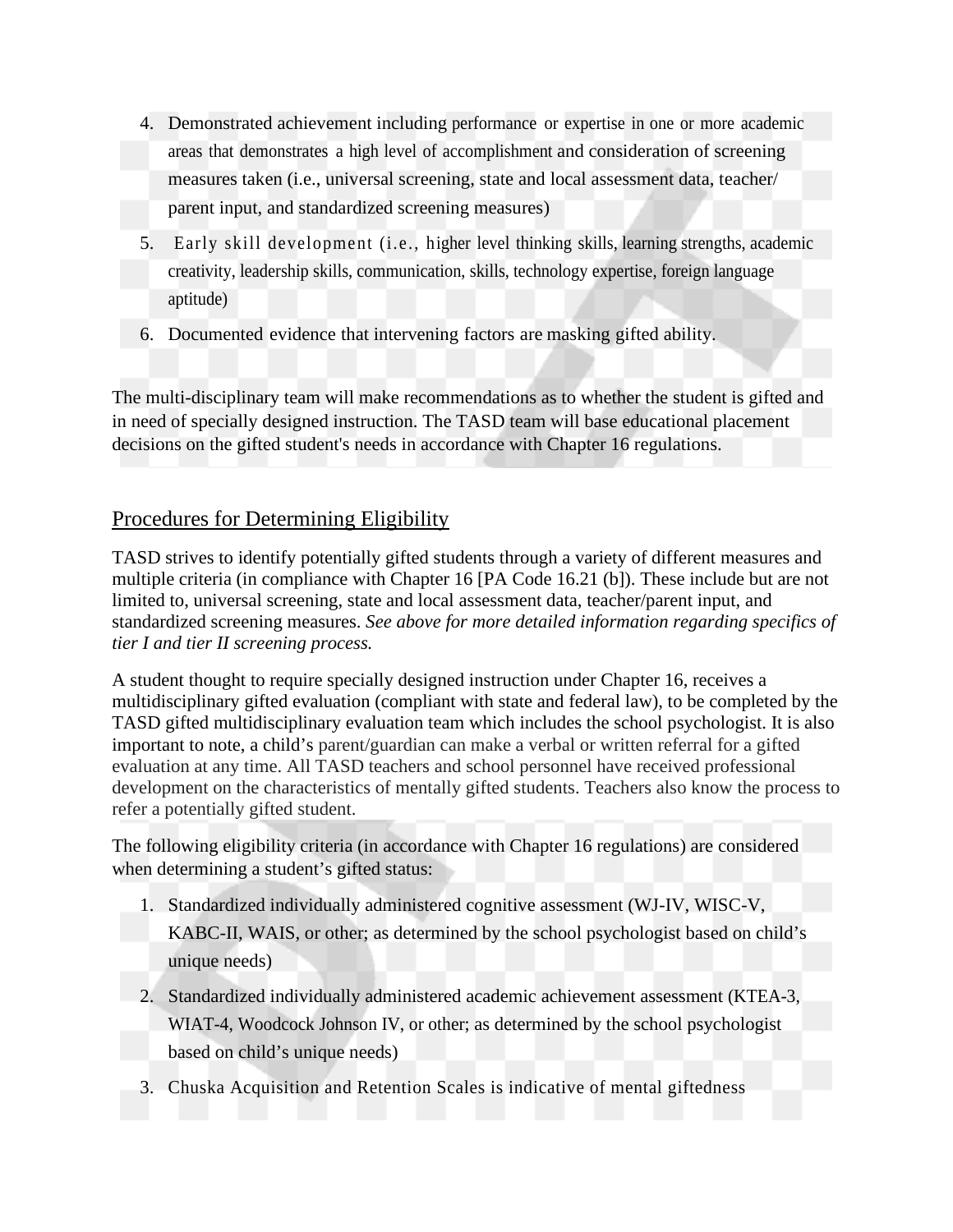- 4. Academic abilities (i.e., universal screening, state and local assessment data, teacher/ parent input, and standardized screening measures)
- 5. Achievement, performance, or expertise in one or more academic areas that demonstrates a high level of accomplishment (as measured by teacher/parent input and observation)
- 6. Higher level thinking skills, learning strengths, academic creativity, leadership skills, communication, skills, technology expertise, foreign language aptitude (as measured by teacher/parent input and observation)
- 7. Documentation that intervening factors are masking gifted ability (as measured by teacher/parent input and observation, gifted evaluation, nurse input)

Data gathered through the evaluation is summarized in the Gifted Written Report. The team will make recommendations as to whether the student is gifted and in need of specially designed instruction. The GIEP team will make educational placement decisions on the gifted student's needs. All Chapter 16 guidelines will be followed throughout the process.

### Gifted Programming

The Tunkhannock Area School District provides a continuum of gifted support services at all levels (K-12) for identified students. Gifted Multidisciplinary Teams (GMDT) meet yearly, or more frequently if needed, to review individual GIEPs. The GIEP describes the present levels of educational performance, annual goals and measurable objectives, specially designed instruction, and related services through which the district will provide the enrichment, acceleration, or both that is need to develop and foster the student's identified strengths. The annual goals are aligned to the state standards in the areas of Math, ELA, and/or Science. Parents are an integral member of the GIEP team and students are encouraged to participate in parents choose for them to participate. At the Primary Center, (K-2), students have the opportunity to meet with the Gifted Support Teacher up to three times a week for up to 40 minutes to participate in various enrichment activities in the areas of Math, ELA, and/or Science. Some of the activities may include: K'nex project, bridge building, coding, STEM experiences, Art and creative experiences, social studies hands on projects, media experiences, Hack-a-Thon, Escape Room (students are presented with a problem and given background knowledge in order to design and implement a possible solution, School Garden, public service activities, and integrated science lessons created by the Regional Science Consortium. At the Intermediate Center and STEM Academy (3-7), students will have the opportunity to meet with the Gifted Support Teacher once per week for 40 minutes. Students will participate in enrichment activities and/or discuss additional learning activities/gifted instruction in the general education classroom. When developing the GIEP, students are interviewed to determine their interests and goals. These are